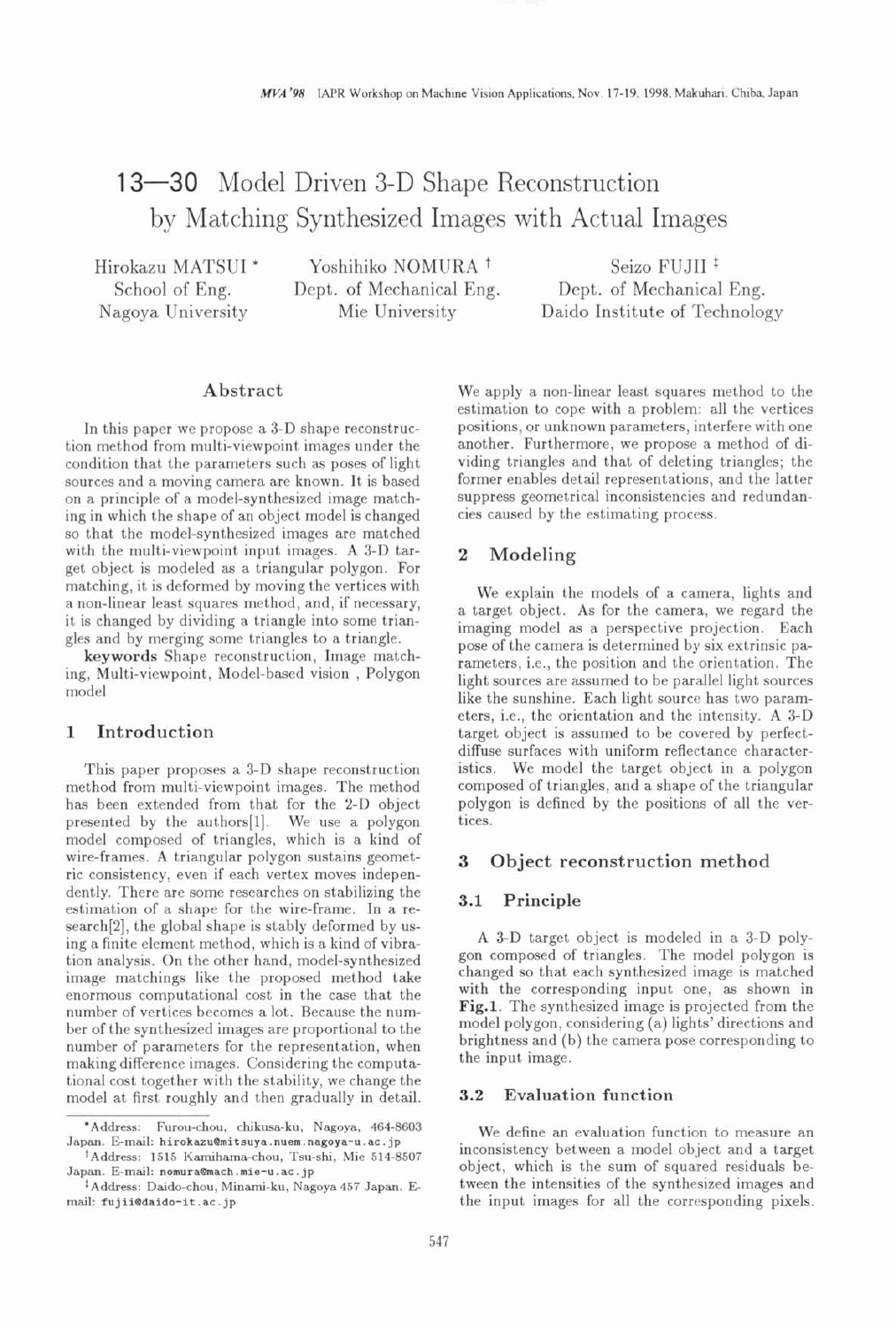

Figure 1: Concept for the proposed **3-D** shape reconstruction method

The evaluation function is a function of the shape parameters for the model object, and the shape is optimized by minimizing the evaluation function value.

## **3.3 Optimization**

#### 3.3.1 The whole algorithm

In this section, we describe an iterative reconstruction algorithm. The model shape is changed from an initial shape by applying the processes in the priority order of  $(1)(2a)(2b)(3)(4)$ . If the subprocess working at present can not improve the evaluation function value, a subsequent inferior subprocess starts to work. The above processes are iterated until the evaluation function value becomes so small that it can be regarded as noise. These processes are shown in Fig.2and are explained in the following subsections.

## 3.3.2 Deformation by Least Squares method

We use non-linear least squares method to search for analytic optimal solutions. **A** k-th order iterative solution is given by where **A** denotes a Jacobian matrix. The entry on the i-th row and j-th column in the Jacobian matrix *A* is calculated as the intensity change of the i-th pixel in the synthesized-images when varying the j-th parameter value by a small amount.

## 3.3.3 Suppression of redundant expressions

Redundant expressions for an object shape are classified into two types. One type is that the area of a triangle is very small. The other is that a couple of triangles overlaps at a part. Here, we consider a case that adjacent triangles overlap.



Figure 2: Proposed algorithm

#### (1)The square of a triangle is very small

The cases are classified into two cases as follows. (Case la)

In a case that a vertex is very near to another in a triangle such as  $s_1$  and  $s_2$  in Fig.3(a),  $s_1$  is moved to the middle of the vertices, and  $s_2$  is deleted as shown in Fig.3(b).



Figure 3: In the case that a vertex is very near to another

#### (Case lb)

In a case that a vertex is very near to the opposite side such as the vertex  $s_1$  and the side ( $s_2s_3$ ) in Fig.4(a), the side  $(s_2s_3)$  is exchanged for the side  $(s_1s_4)$ , as shown in Fig.4(b).



Figure 4: In the case that a vertex is very near to the opposite side

#### (2)A couple of triangles overlaps at a part

In the case, the overlapping parts should be deleted. They are classified into two cases as follows.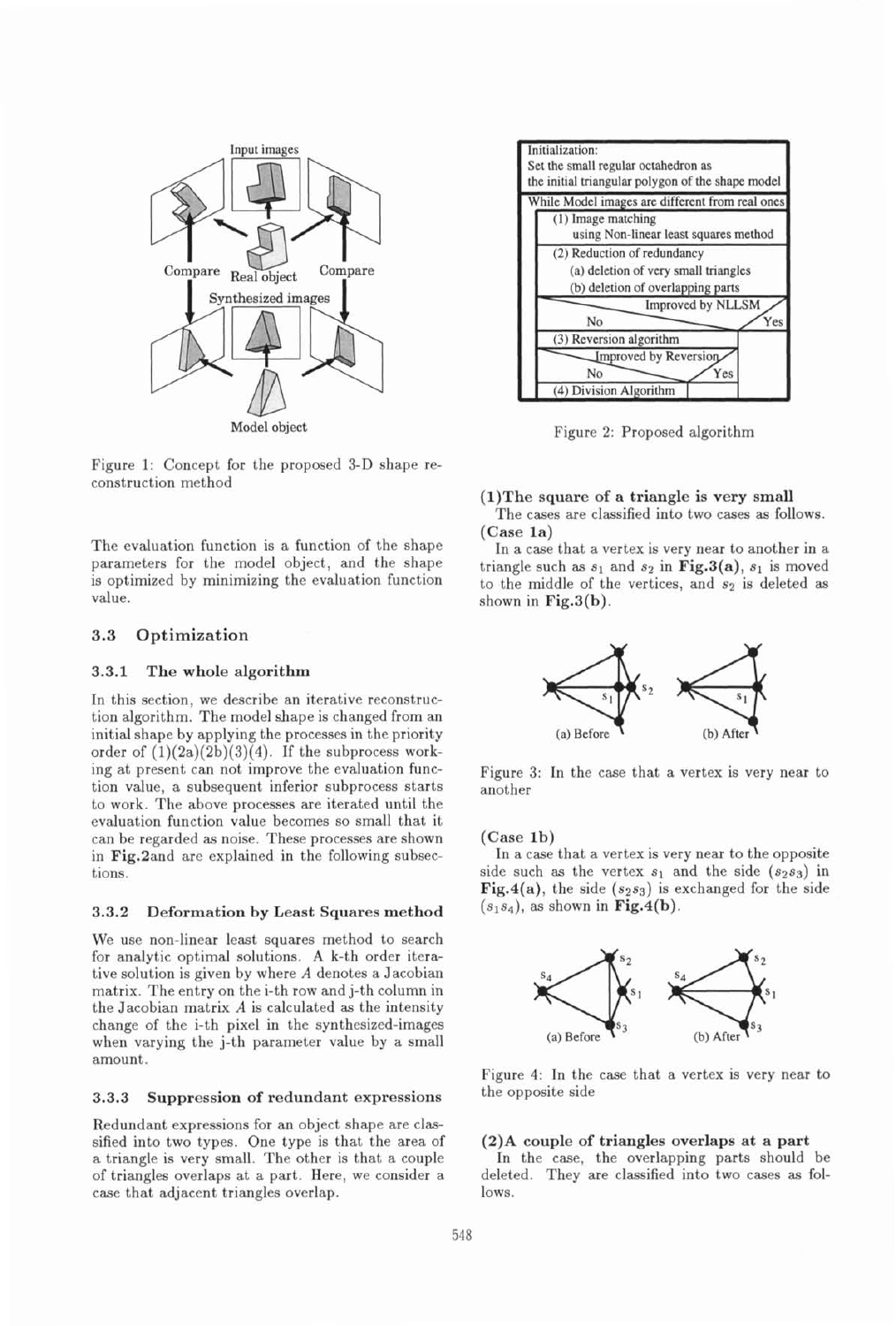#### (Case2a)

In a case that a triangle includes the other such as  $(s_1, s_2, s_3)$  and  $(s_4, s_3, s_2)$ , they are changed into the triangles such as  $(s_1, s_2, s_4), (s_4, s_3, s_1)$ , as shown in Fig.5in order to suppress the redundant expressions for the overlapping part such as  $(s_1, s_2, s_3)$ .



Figure 5: In the case that a triangle includes in the other

#### (Case **2b)**

In a case that neither triangle includes the other triangle such as four triangles  $(s_1, s_2, s_3)$ ,  $(s_4, s_3, s_2)$ ,  $(s_1, s_3, s_5)$ ,  $(s_6, s_4, s_2)$  are changed into the six triangles

such as  $(s_1, s_2, s_7), (s_7, s_4, s_3), (s_3, s_5, s_7), (s_7, s_5, s_1),$ and  $(s_2, s_6, s_7)$ ,  $(s_7, s_65, s_4)$ , inserting the new vertex  $s_7$ , as shown in Fig.6in order to suppress the redundant expressions for an overlapping part such as  $(s_2,s_3,s_7)$ .



Figure 6: In the case that neither triangle includes the other

#### 3.3.4 Reversion process

There sometimes happen a case that the principle of the shape from shading works alone. In the case, either situation in Fig.7could happen. And it is possible that the happened situation accidentally corresponds to a local minimum. **A** reversion process is applied to improve the ill situation: it checks which situation is true.

Concretely, as shown in Fig.7, a vertex  $s_1$  is reversed against the center of gravity of the vertices  $s_2, s_3, s_4, s_5$ , each of which is connected to the vertex sl by a single side.

If the evaluation function value becomes smaller than that of previous, then the position of the vertex is fixed to the reversed state, and this process will be finished. If not, the vertex returns to the previous state, and the remaining vertices are reversed by the same way.



Figure 7: Reversion

### 3.3.5 Division process

A model polyhedron deforms from coarse to fine in oder to represent the target object in more detail. Concretely, each triangle of the model polyhedron is divided into congruent four triangles, a new vertex being inserted at the middle of each side, as shown in Fig.8.



Figure 8: Division

## 4 **Experiment**

# 4.1 Experimental conditions



Figure 9: Real object

As shown in Fig.9, the target object was set an L-shaped object made of plaster. The light directions and the camera poses were fixed as shown in Fig.9. It is assumed that the surface is perfectdiffuse surface, and its reflection coefficient is uniform and known.

We set the target at the center of a circle with radius of 42cm, and took four pieces of input images as shown in Fig.10. Each input image had the size